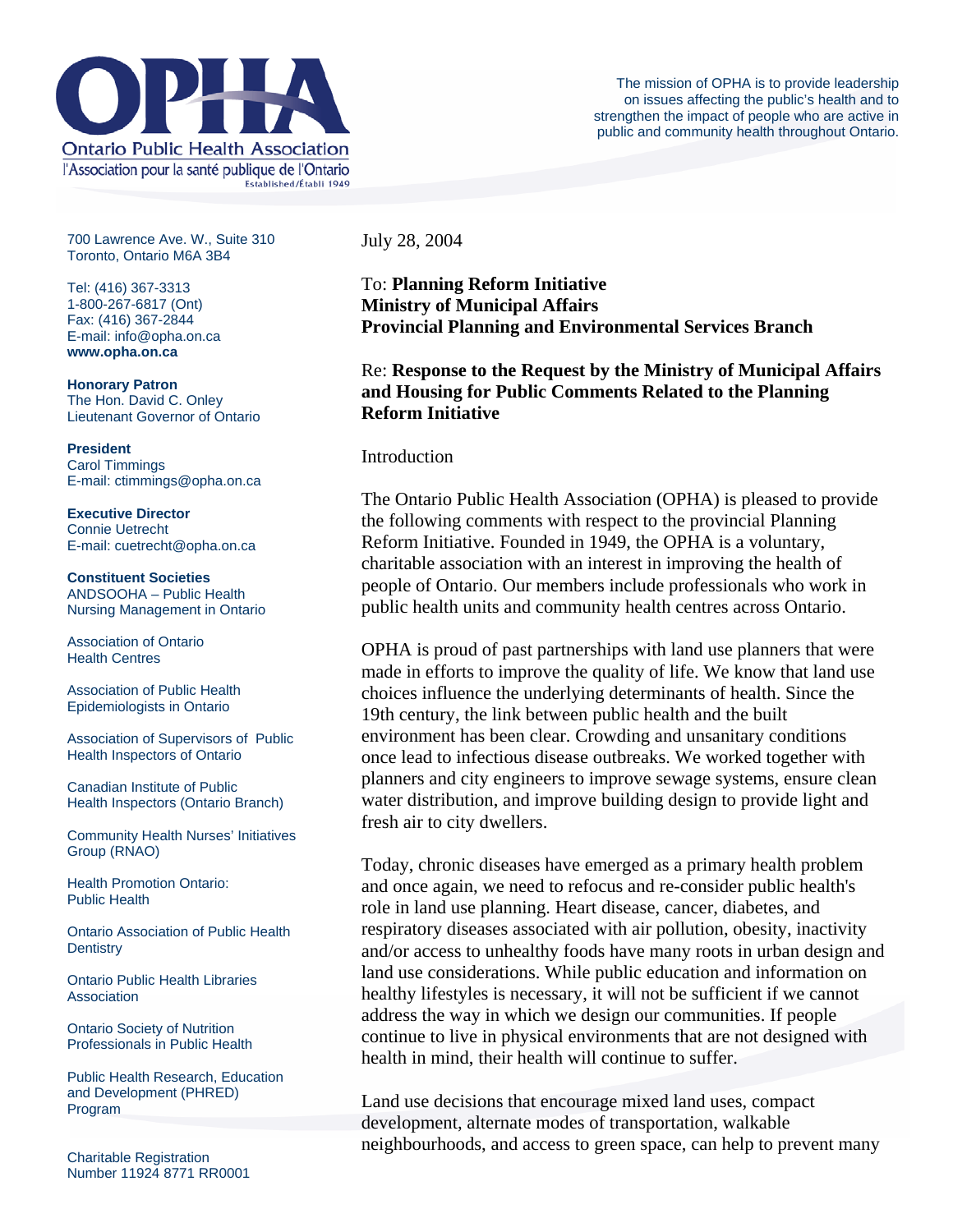of the chronic diseases that are a feature of modern life.

The OPHA agrees that urban sprawl can lead to the waste of public resources on infrastructure that is not efficiently utilized. More importantly however, the OPHA believes that urban sprawl leads to poor health. There is a growing body of scientific evidence that links urban sprawl to air pollution, traffic fatalities and obesity.

# Support for Planning Reform

We are impressed with and supportive of the draft Provincial Policy Statement and implementation tools. In combination, they address many of the factors which impact on public health. We support the attention that the documents pays to traditional public health concerns such as safe and affordable housing, water protection, and the provision of green space. We also acknowledge efforts to address additional factors that can impact on public health such as air quality, climate change, neighbourhood walkability, safe and efficient transportation systems, resource protection and the protection of agricultural lands. We see all of these as key public health issues.

### Issues Needing to be Addressed - Food Access

We find, however, that the draft documents do not address some of the emerging public health issues as effectively. In particular, we refer to food access. Access to food has changed rather dramatically in the last 20 years. Parallel to the trends toward urban sprawl in the population, supermarkets have shifted locations outside of core urban areas across the province. Early research conducted by some health departments in Ontario suggests that physical access to nutritious food choices has become a key barrier to health in some of our communities. This reduced access is affecting health in two ways. First individuals, who can least afford to do so are diverting food dollars to cover transportation (taxis) to and from supermarkets. Second, when lower income residents or transit-dependent residents try to shop in food retail outlets closer to their homes, they find that those stores have higher prices and less nutrient-rich foods to choose from. This lack of food availability is resulting in choices of foods higher in fats, salt and sugar and thereby increasing the risk of obesity and diet related diseases among the most vulnerable.

We believe that improvements in urban design need to be a focus in the emerging public health strategy to reduce obesity and diet-related diseases in Ontario. We believe that legislative tools such as the Provincial Policy Statement, which are designed to promote and protect health, must also consider food as a resource essential to health versus a simple commodity left totally to private sector forces. We believe that the concept of bonusing, outlined in the legislation, might be applied to food access as a lever to ensure that all populations have access to healthy and nutritious foods.

### Need for Inter-ministerial coordination

The proposed changes to the legislation state that the intended goal is to promote public health and safety, and references numerous other complimentary acts in this respect. However, we find it ironic and disappointing that there is no mention of or cross-reference to the Health Protection and Promotion Act (HPPA). The HPPA is provincial legislation which, perhaps more than any other, is oriented to the same ultimate goal as the Planning Act - that being the protection and promotion of the public's health. We urge you to ensure the inter-ministerial coordination necessary in this respect. Specifically, we believe that the Legislation should clearly specify the need for public health agencies and land use planners to work collaboratively on local planning issues.

In our experience, it is rare that experts from local public health units are engaged by land use planners into the land use planning process to address the public health impacts of the built